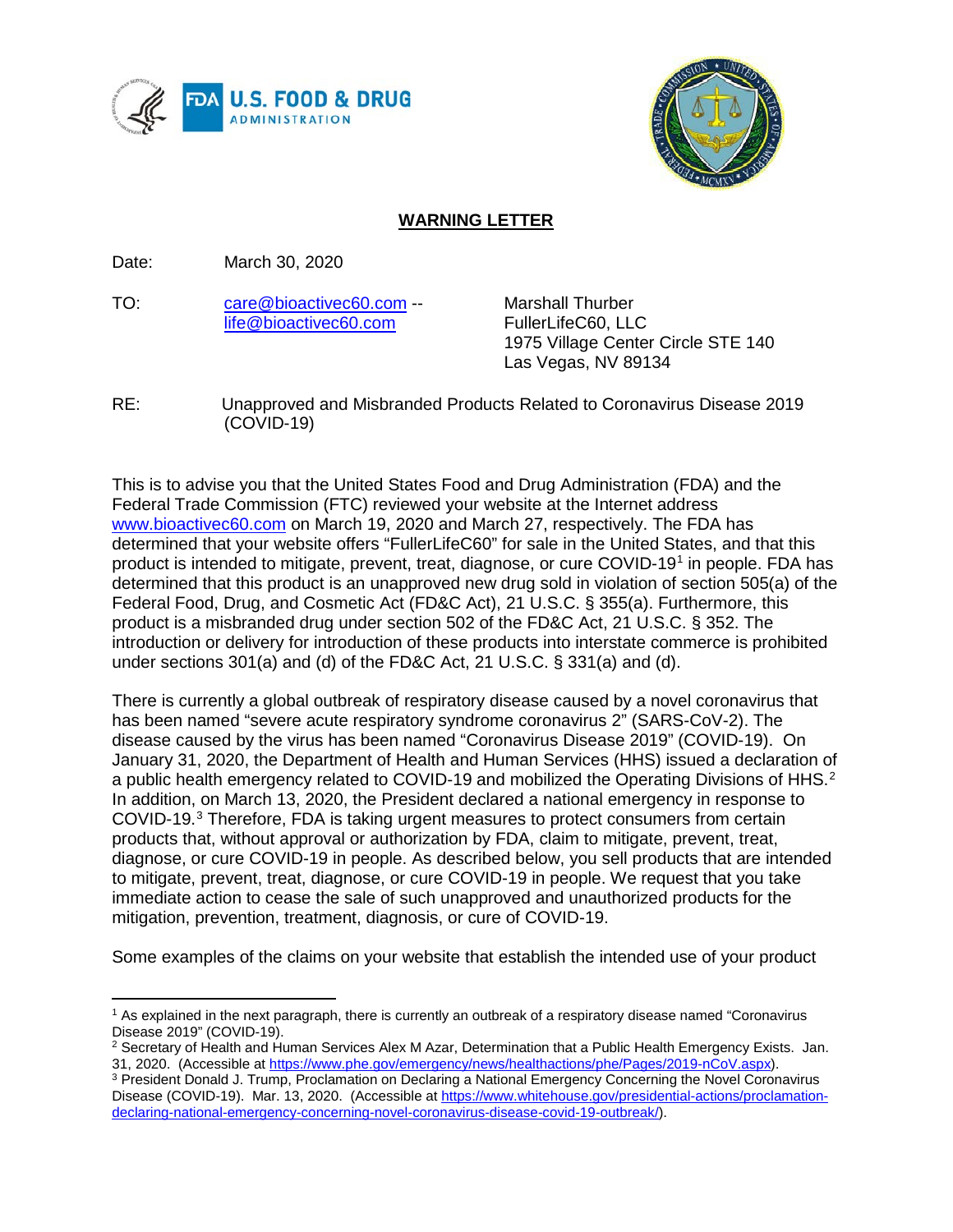and misleadingly represent it as safe and/or effective for the treatment or prevention of COVID-19 include:

- "Will you get Coronavirus? . . . 6 steps for protection from the Coronavirus . . . Build up your immunity with foods rich in antioxidants and bioactive protection such as Carbon 60 (C60)"
- "[B]oth the flu and Coronavirus illness thrive on individuals with weakened immune systems . . . Coronavirus is scary, but the flu is deadlier and more widespread. Those who get very ill or die have weakened immune systems. Have the highest probability of staying healthy by making your immune system the strongest possible. FullerLifeC60 does this for just a dollar a day (plus shipping). . . . The stronger your immune system is the less likely you are to get sick. C60 improves the efficiency of mitochondria inside your cell and thereby enhances your immune system to better defend against infection."

You should take immediate action to correct the violations cited in this letter. The violations cited in this letter are not meant to be an all-inclusive list of violations that exist in connection with your products or operations. It is your responsibility to ensure that the products you sell are in compliance with the FD&C Act and FDA's implementing regulations. We advise you to review your websites, product labels, and other labeling and promotional materials to ensure that you are not misleadingly representing your products as safe and effective for a COVID-19 related use for which they have not been approved by FDA and that you do not make claims that misbrand the products in violation of the FD&C Act. **Within 48 hours, please send an email to [COVID-19-Task-Force-CDER@fda.hhs.gov](mailto:COVID-19-Task-Force-CDER@fda.hhs.gov)** describing the specific steps you have taken to correct these violations. Include an explanation of each step being taken to prevent the recurrence of violations, as well as copies of related documentation. Failure to immediately correct the violations cited in this letter may result in legal action, including, without limitation, seizure and injunction.

FDA is advising consumers not to purchase or use certain products that have not been approved, cleared, or authorized by FDA and that are being misleadingly represented as safe and/or effective for the treatment or prevention of COVID-19. Your firm will be added to a published list on FDA's website of firms and websites that have received warning letters from FDA concerning the sale or distribution of COVID-19 related products in violation of the FD&C Act. This list can be found at [http://www.fda.gov/consumers/health-fraud-scams/fraudulent](http://www.fda.gov/consumers/health-fraud-scams/fraudulent-coronavirus-disease-covid-19-products)[coronavirus-disease-covid-19-products.](http://www.fda.gov/consumers/health-fraud-scams/fraudulent-coronavirus-disease-covid-19-products) Once you have taken corrective actions to cease the sale of your unapproved and unauthorized products for the mitigation, prevention, treatment, diagnosis, or cure of COVID-19, and such actions have been confirmed by the FDA, the published list will be updated to indicate that your firm has taken appropriate corrective action.

If you cannot complete corrective action within 48 hours, state the reason for the delay and the time within which you will complete the corrections. If you believe that your products are not in violation of the FD&C Act, include your reasoning and any supporting information for our consideration.

If you are not located in the United States, please note that products that appear to be misbranded or unapproved new drugs are subject to detention and refusal of admission if they are offered for importation into the United States. We may advise the appropriate regulatory officials in the country from which you operate that FDA considers your product referenced above to be unapproved and misbranded products that cannot be legally sold to consumers in the United States.

Please direct any inquiries to FDA at [COVID-19-Task-Force-CDER@fda.hhs.gov.](mailto:COVID-19-Task-Force-CDER@fda.hhs.gov)